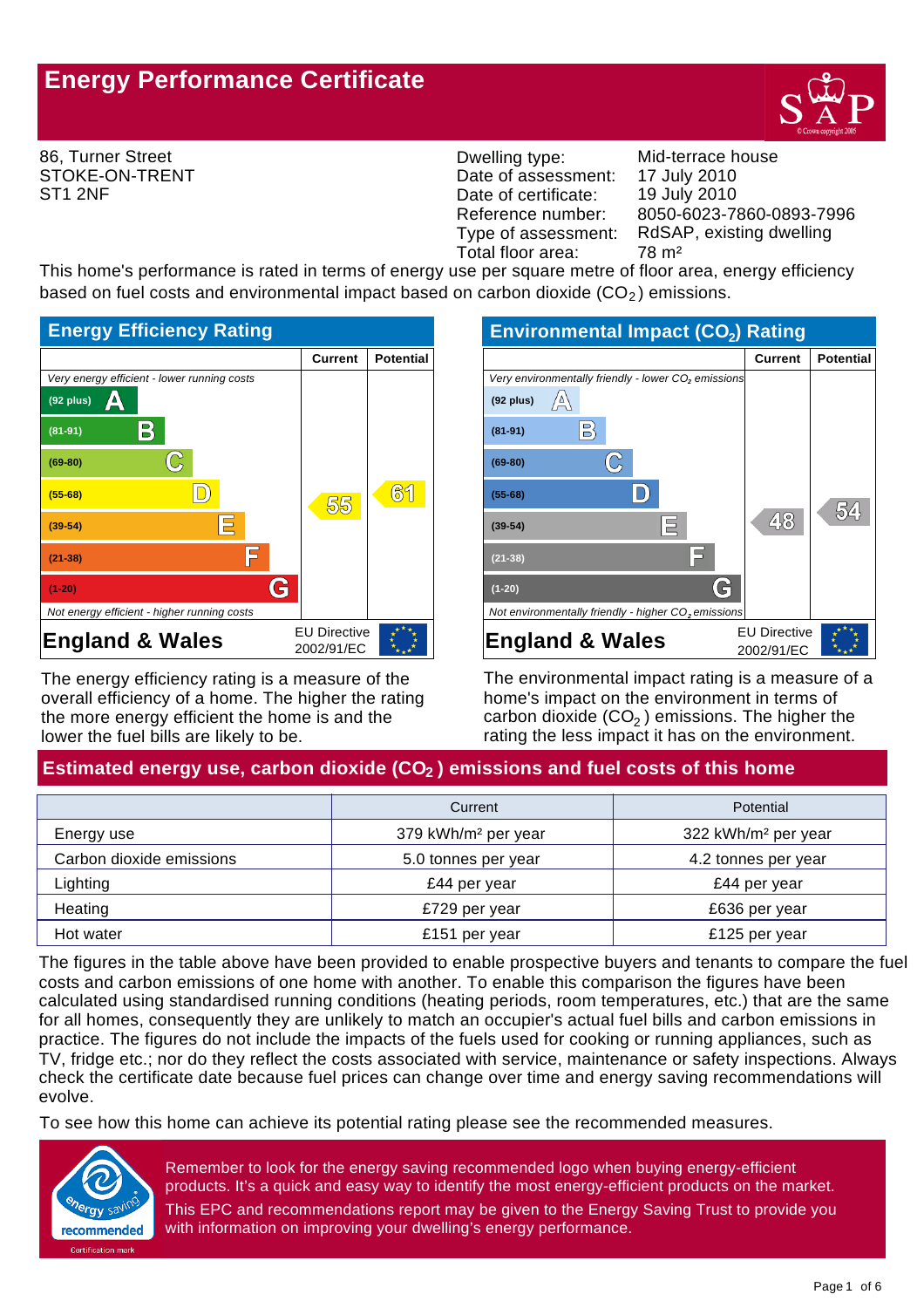## **About this document**

The Energy Performance Certificate for this dwelling was produced following an energy assessment undertaken by a qualified assessor, accredited by Northgate Information Solutions, to a scheme authorised by the Government. This certificate was produced using the RdSAP 2005 assessment methodology and has been produced under the Energy Performance of Buildings (Certificates and Inspections) (England and Wales) Regulations 2007 as amended. A copy of the certificate has been lodged on a national register.

| Assessor's accreditation number:                | <b>NGIS801406</b>                                        |
|-------------------------------------------------|----------------------------------------------------------|
| Assessor's name:                                | Shaun Longstaff                                          |
| Company name/trading name:                      | <b>Swift Energy</b>                                      |
| Address:                                        | 1, Cemetery Road, Knutton, Newcastle-Under-Lyme, ST5 6DH |
| Phone number:<br>Fax number:<br>E-mail address: | 07970 468223<br>shaun@swift-energy.co.uk                 |

## **If you have a complaint or wish to confirm that the certificate is genuine**

Details of the assessor and the relevant accreditation scheme are as above. You can get contact details of the accreditation scheme from their website at http://www.northgate-dea.co.uk/ together with details of their procedures for confirming authenticity of a certificate and for making a complaint.

# **About the building's performance ratings**

Related party disclosure: No related party

The ratings on the certificate provide a measure of the building's overall energy efficiency and its environmental impact, calculated in accordance with a national methodology that takes into account factors such as insulation, heating and hot water systems, ventilation and fuels used. The average Energy Efficiency Rating for a dwelling in England and Wales is band E (rating 46).

Not all buildings are used in the same way, so energy ratings use 'standard occupancy' assumptions which may be different from the specific way you use your home. Different methods of calculation are used for homes and for other buildings. Details can be found at www.communities.gov.uk/epbd.

Buildings that are more energy efficient use less energy, save money and help protect the environment. A building with a rating of 100 would cost almost nothing to heat and light and would cause almost no carbon emissions. The potential ratings on the certificate describe how close this building could get to 100 if all the cost effective recommended improvements were implemented.

# **About the impact of buildings on the environment**

One of the biggest contributors to global warming is carbon dioxide. The way we use energy in buildings causes emissions of carbon. The energy we use for heating, lighting and power in homes produces over a quarter of the UK's carbon dioxide emissions and other buildings produce a further one-sixth.

The average household causes about 6 tonnes of carbon dioxide every year. Adopting the recommendations in this report can reduce and protect the environment. You could reduce emissions even more by switching to renewable energy sources. In addition there are many simple everyday measures that will save money, improve comfort and reduce the impact on the environment. Some examples are given at the end of this report.

#### **Visit the Department for Communities and Local Government website at www.communities.gov.uk/epbd to:**

- Find how to confirm the authenticity of an energy performance certificate
- Find how to make a complaint about a certificate or the assessor who produced it
- Learn more about the national register where this certificate has been lodged the Department is the controller of the data on the register for Data Protection Act 1998 purposes
- Learn more about energy efficiency and reducing energy consumption

Further information about Energy Performance Certificates can be found under Frequently Asked Questions at www.epcregister.com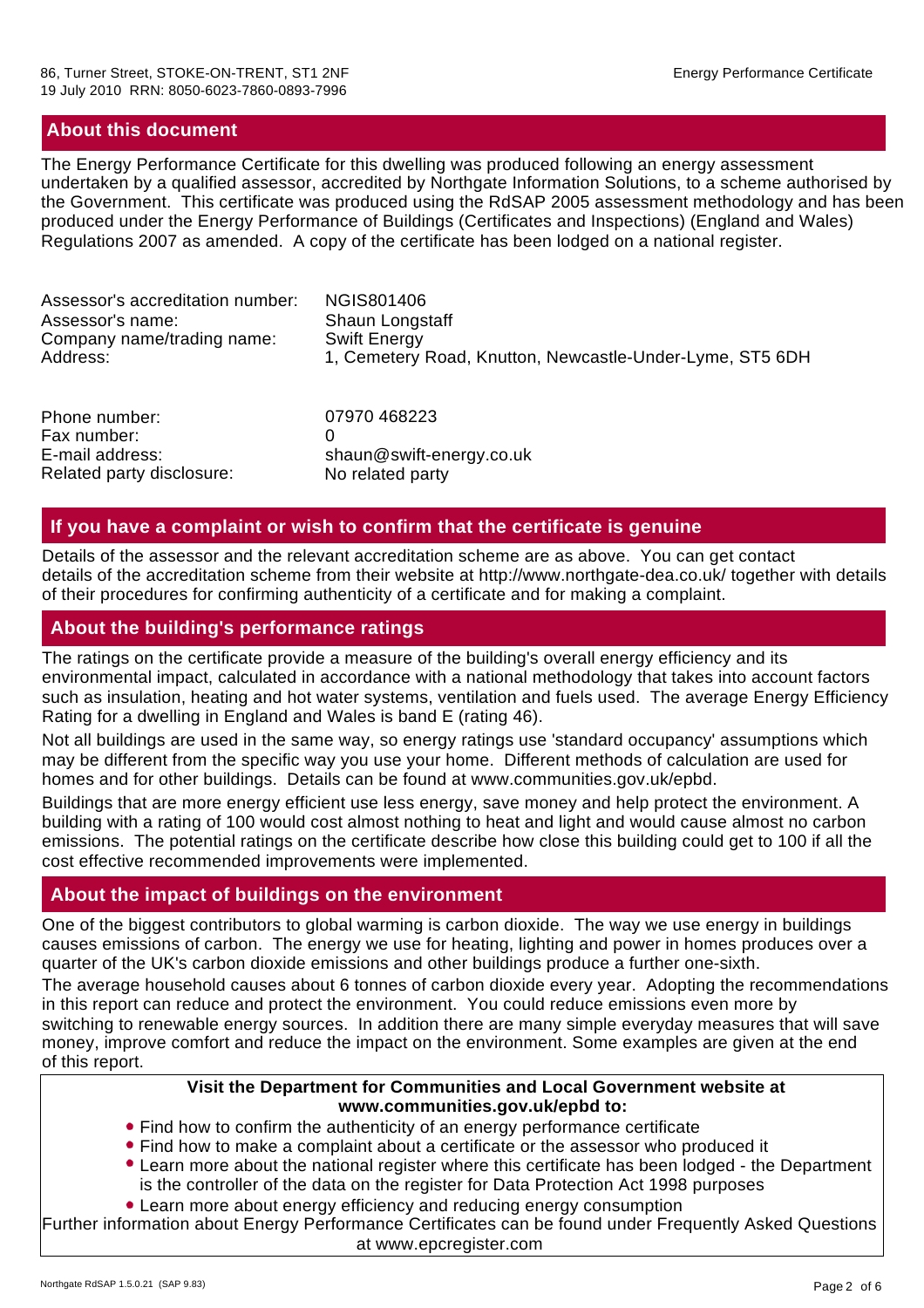# **Recommended measures to improve this home's energy performance**

86, Turner Street STOKE-ON-TRENT ST1 2NF

Date of certificate: 19 July 2010 Reference number: 8050-6023-7860-0893-7996

# **Summary of this home's energy performance related features**

The table below gives an assessment of the key individual elements that have an impact on this home's energy and environmental performance. Each element is assessed by the national calculation methodology against the following scale: Very poor / Poor / Average / Good / Very good. The assessment does not take into consideration the physical condition of any element. 'Assumed' means that the insulation could not be inspected and an assumption has been made in the methodology based on age and type of construction.

| Element                                 | Description                                                         | <b>Current performance</b> |                   |
|-----------------------------------------|---------------------------------------------------------------------|----------------------------|-------------------|
|                                         |                                                                     | <b>Energy Efficiency</b>   | Environmental     |
| Walls                                   | Solid brick, as built, no insulation (assumed)                      | Very poor                  | Very poor         |
| Roof                                    | Pitched, no insulation (assumed)<br>Pitched, 200 mm loft insulation | Very poor<br>Good          | Very poor<br>Good |
| Floor                                   | Suspended, no insulation (assumed)                                  | $\blacksquare$             |                   |
| <b>Windows</b>                          | Fully double glazed                                                 | Average                    | Average           |
| Main heating                            | Boiler and radiators, mains gas                                     | Good                       | Good              |
| Main heating controls                   | Programmer and room thermostat                                      | Average                    | Average           |
| Secondary heating                       | Room heaters, mains gas                                             |                            |                   |
| Hot water                               | From main system                                                    | Good                       | Good              |
| Lighting                                | Low energy lighting in 90% of fixed outlets                         | Very good                  | Very good         |
| <b>Current energy efficiency rating</b> |                                                                     | D <sub>55</sub>            |                   |
|                                         | Current environmental impact (CO <sub>2</sub> ) rating              |                            | E 48              |

#### **Low and zero carbon energy sources**

None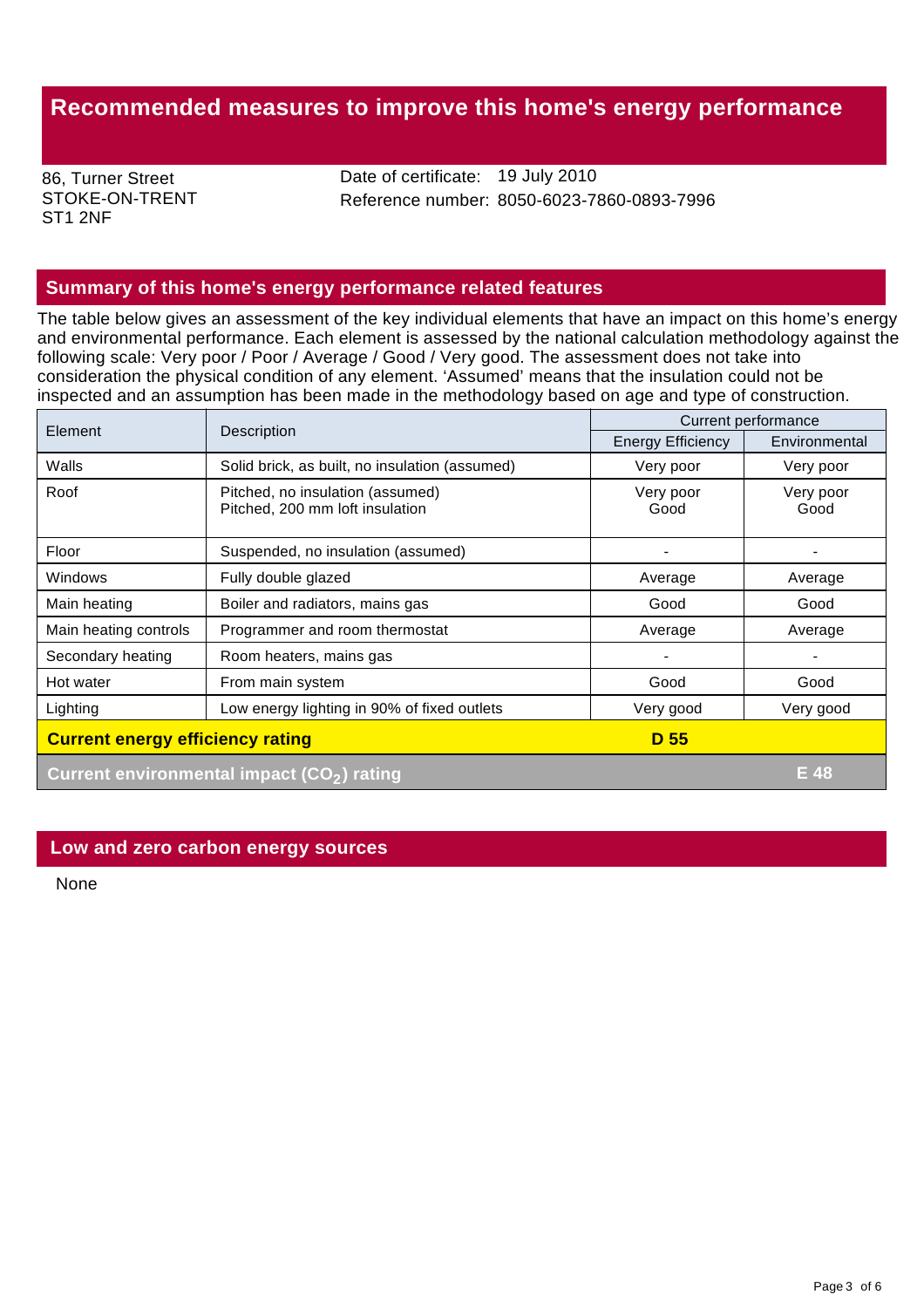### **Recommendations**

The measures below are cost effective. The performance ratings after improvement listed below are cumulative, that is they assume the improvements have been installed in the order that they appear in the table.

| Lower cost measures (up to £500)                         | <b>Typical savings</b> | Performance ratings after improvement |                      |
|----------------------------------------------------------|------------------------|---------------------------------------|----------------------|
|                                                          | per year               | Energy efficiency                     | Environmental impact |
| Upgrade heating controls                                 | £18                    | D 56                                  | E 48                 |
| Sub-total                                                | £18                    |                                       |                      |
| <b>Higher cost measures</b>                              |                        |                                       |                      |
| Replace boiler with new<br>2<br>condensing boiler        | £101                   | D 61                                  | E 54                 |
| Total                                                    | £119                   |                                       |                      |
| <b>Potential energy efficiency rating</b>                |                        | <b>D</b> 61                           |                      |
| Potential environmental impact (CO <sub>2</sub> ) rating |                        |                                       | E 54                 |

#### **Further measures to achieve even higher standards**

The further measures listed below should be considered in addition to those already specified if aiming for the highest possible standards for this home. However you should check the conditions in any covenants, planning conditions, warranties or sale contracts.

| 3 Solar water heating                        | £25  | D 63            | D 56 |
|----------------------------------------------|------|-----------------|------|
| 4 50 mm internal or external wall insulation | £119 | C <sub>69</sub> | D 64 |
| 5 Solar photovoltaic panels, 2.5 kWp         | £172 | C <sub>80</sub> | C 75 |
| <b>Enhanced energy efficiency rating</b>     |      | C <sub>80</sub> |      |
| Enhanced environmental impact $(CO2)$ rating |      |                 | C 75 |

Improvements to the energy efficiency and environmental impact ratings will usually be in step with each other. However, they can sometimes diverge because reduced energy costs are not always accompanied by a reduction in carbon dioxide (CO $_{2}$ ) emissions.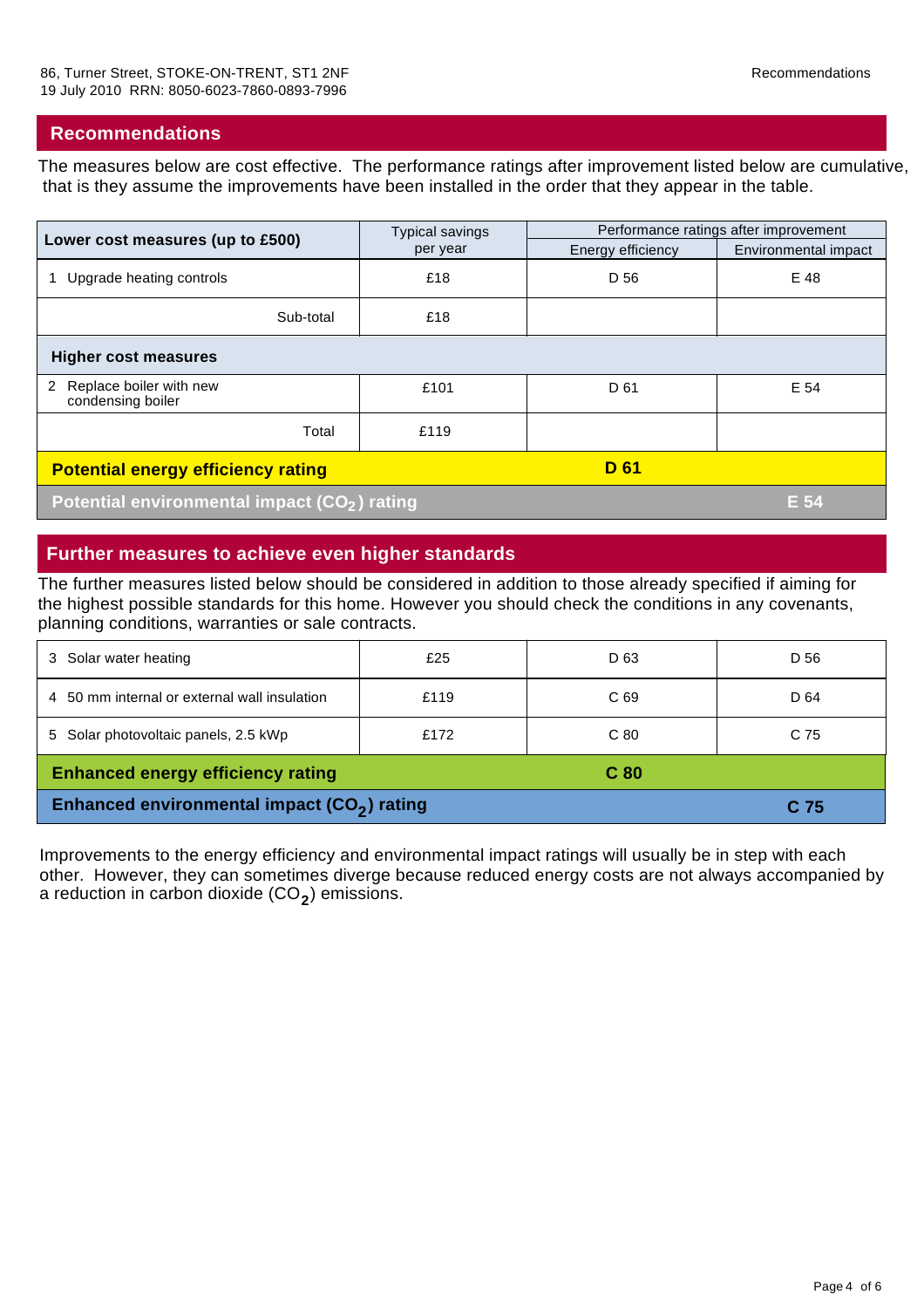# **About the cost effective measures to improve this home's performance ratings**

If you are a tenant, before undertaking any work you should check the terms of your lease and obtain approval from your landlord if the lease either requires it, or makes no express provision for such work.

#### **Lower cost measures (typically up to £500 each)**

These measures are relatively inexpensive to install and are worth tackling first. Some of them may be installed as DIY projects. DIY is not always straightforward, and sometimes there are health and safety risks, so take advice before carrying out DIY improvements.

### **1 Heating controls (thermostatic radiator valves)**

Thermostatic radiator valves allow the temperature of each room to be controlled to suit individual needs, adding to comfort and reducing heating bills provided internal doors are kept closed. For example, they can be set to be warmer in the living room and bathroom than in the bedrooms. Ask a competent heating engineer to install thermostatic radiator valves. Thermostatic radiator valves should be fitted to every radiator except the radiator in the same room as the room thermostat. Remember the room thermostat is needed as well as the thermostatic radiator valves, to enable the boiler to switch off when no heat is required.

### **Higher cost measures (typically over £500 each)**

#### **2 New condensing boiler**

A condensing boiler is capable of much higher efficiencies than other types of boiler, meaning it will burn less fuel to heat this property. This improvement is most appropriate when the existing central heating boiler needs repair or replacement, but there may be exceptional circumstances making this impractical. Condensing boilers need a drain for the condensate which limits their location; remember this when considering remodelling the room containing the existing boiler even if the latter is to be retained for the time being (for example a kitchen makeover). Building Regulations apply to this work, so your local authority building control department should be informed, unless the installer is registered with a competent persons scheme<sup>1</sup>, and can therefore self-certify the work for Building Regulation compliance. Ask a qualified heating engineer to explain the options.

# **About the further measures to achieve even higher standards**

Further measures that could deliver even higher standards for this home. You should check the conditions in any covenants, planning conditions, warranties or sale contracts before undertaking any of these measures. If you are a tenant, before undertaking any work you should check the terms of your lease and obtain approval from your landlord if the lease either requires it, or makes no express provision for such work.

### **3 Solar water heating**

A solar water heating panel, usually fixed to the roof, uses the sun to pre-heat the hot water supply. This will significantly reduce the demand on the heating system to provide hot water and hence save fuel and money. The Solar Trade Association has up-to-date information on local installers and any grant that may be available.

### **4 Internal or external wall insulation**

Solid wall insulation involves adding a layer of insulation to either the inside or the outside surface of the external walls, which reduces heat loss and lowers fuel bills. As it is more expensive than cavity wall insulation it is only recommended for walls without a cavity, or where for technical reasons a cavity cannot be filled. Internal insulation, known as dry-lining, is where a layer of insulation is fixed to the inside surface of external walls; this type of insulation is best applied when rooms require redecorating and can be installed by a competent DIY enthusiast. External solid wall insulation is the application of an insulant and a weatherprotective finish to the outside of the wall. This may improve the look of the home, particularly where existing brickwork or rendering is poor, and will provide long-lasting weather protection. Further information can be obtained from the National Insulation Association (www.nationalinsulationassociation.org.uk). It should be noted that planning permission might be required.